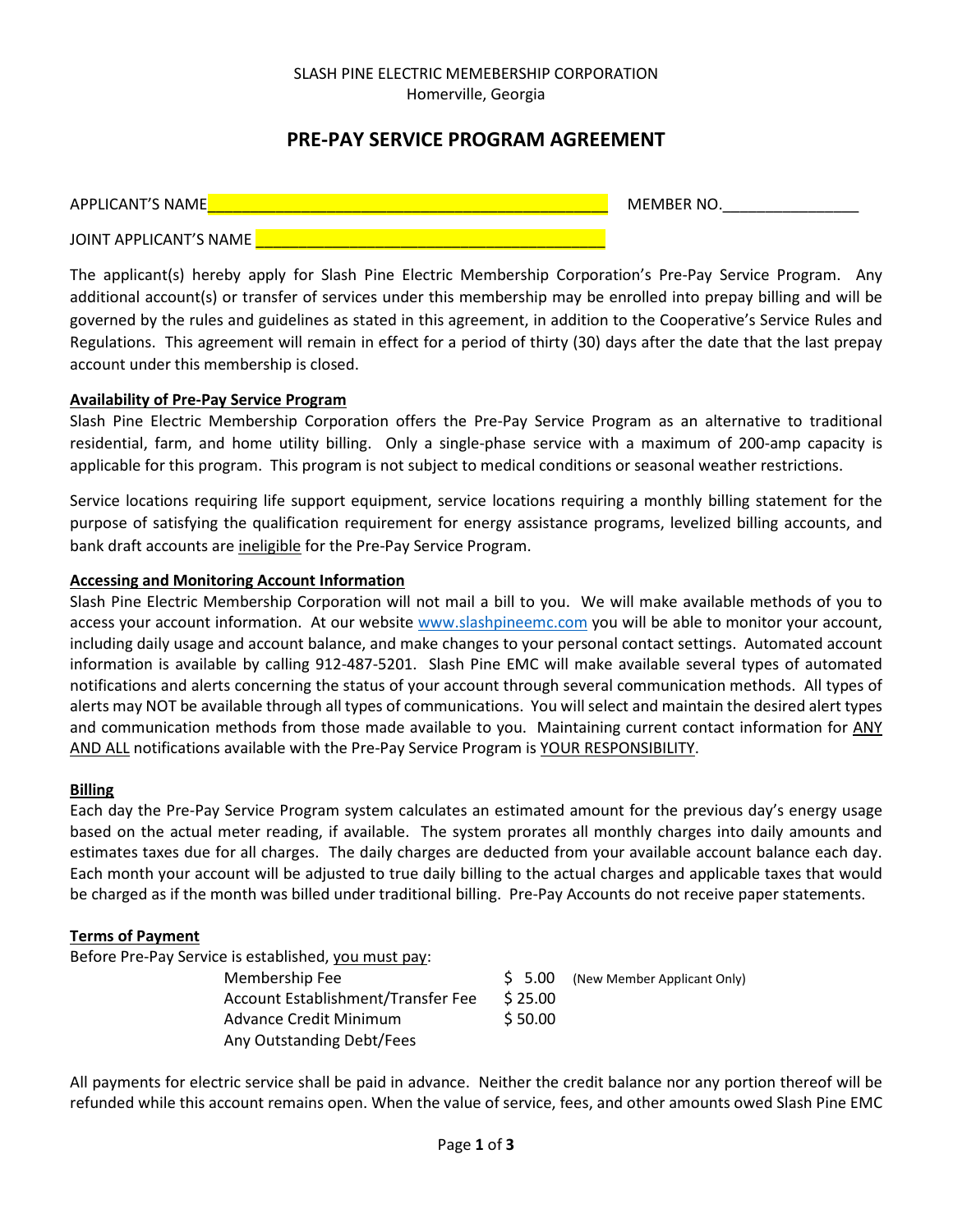equals the value of advance payments, electric service will be subject to disconnection. If you owe for electric service previously provided, Slash Pine EMC, solely at its discretion, may allow you to pay the indebtedness or a portion of the indebtedness by deducting a portion or all of the indebtedness at (25) twenty-five percent of previous indebtedness thereafter until the indebtedness if paid in full.

### **Accounts enrolled in the Pre-Pay electric Service Program are not eligible for payment arrangements or extension of credit. Applicant's Initials and Applicant's Initials and Applicant's Initials and Applicant's Initials**

#### **Payment**

You must choose a payment method that will ensure an adequate credit balance on your account maintained and that your payment is received by Slash Pine EMC in a timely manner in order to prevent your electric service will not be disconnected.

**An Agency voucher/commitment statement WILL NOT PREVENT DISCONNECTION OF SERVICE unless the Agency is on Slash Pine EMC's list of 'Agency Vouchers Qualifying for Immediate Credit'. Applicant's Initials Alternative Constraint Applicant's Initials Alternative Constraint Applicant's Initials** 

#### **Disconnection for Failure to Maintain Credit Balance**

When the value of energy, fees and other amounts owed Slash Pine EMC equal the value of advance payments, electric service is subject to disconnection. Any fees or amount owed to Slash Pine EMC [such as, but no limited to: Check Return Fees or unpaid balances on other accounts] are due immediately when debited to this account.

## **Any unpaid fees or amount owed to Slash Pine EMC may cause your account to have a debit balance and be subject to disconnection.**

**Applicant's Initials Alternative Constraint Applicant's Initials Alternative Constraint Applicant's Initials** 

Low balance notifications are sent when your account falls below the balance threshold you select. If disconnection of electric service occurs because of your failure to maintain a credit balance, sufficient payment to pay any amounts owed to Slash Pine EMC and establish a minimum credit balance of \$50.00 must be paid before electric service is restored.

**Service disconnection may occur if a credit balance is not maintained on the account at all times. The responsibility to monitor your account and maintain a credit balance in order to prevent service disconnection lies solely with the applicant (s).** 

**Applicant's Initials \_\_\_\_\_\_\_\_\_\_\_\_\_ Joint Applicant's Initials \_\_\_\_\_\_\_\_\_\_\_\_** 

The prorated Basic Facility Charge of Slash Pine EMC applicable rate and any other prorated monthly fees are dur for each day the prepay account is open regard less of whether electric service is connected or disconnected. These charges will continue to accumulate to your account balance and will be deducted form your next advance payment.

#### **Converting from the Pre-Pay Program Billing to Traditional Post-Pay Billing**

Accounts enrolled in the Pre-Pay Service Program may convert to traditional utility billing at any time. Based on policies in effect at that time, you will be required to pay all account balances, pay a security deposit at time of conversion, and subject to all requirement and conditions of a postpaid account.

#### **Closing a Pre-Pay Billing Account**

The Pre-Pay account will be closed (1) when you request disconnection of electric service, (2) when you request a transfer to a location not compatible with the Pre-Pay Service Program, (3) when the service remains disconnected for 7 (seven) calendar days of a debit account balance. When the Pre-pay account is closed, the membership fee will be credited to the account. Any credit balance remaining on the account will first be applied to any other amounts